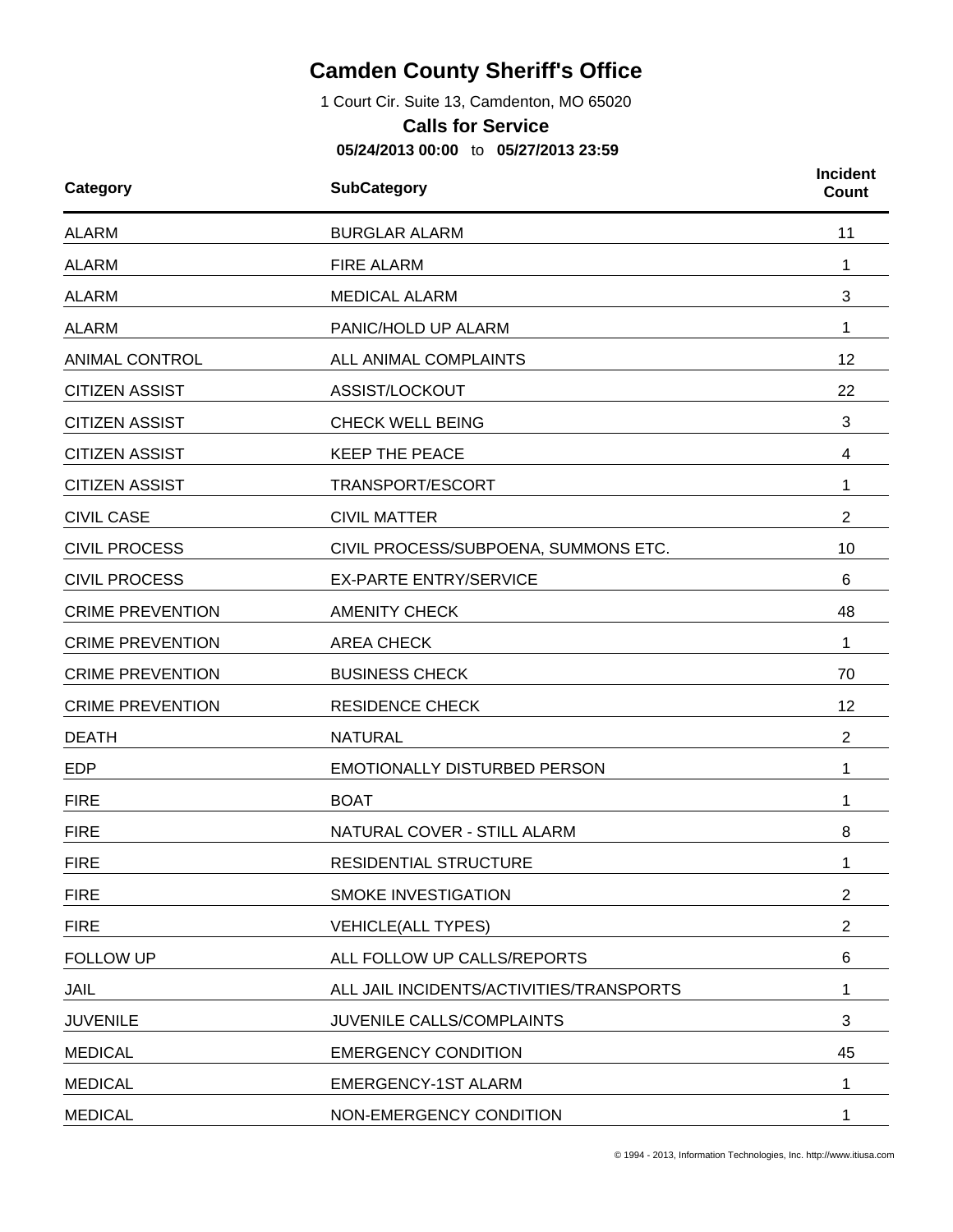| Category                                               | Incident<br><b>Count</b>               |                |
|--------------------------------------------------------|----------------------------------------|----------------|
| <b>MISC</b>                                            | NON-INCIDENTS/TRAINING/REPORT WRITING  | 1              |
| <b>MVA</b>                                             | <b>INJURY</b>                          | 1              |
| <b>MVA</b>                                             | NON-INJURY                             | 5              |
| <b>NOISE COMPLAINT</b>                                 | <b>ALL TYPES</b>                       | 17             |
| <b>OTHER</b>                                           | UNCLASSIFIED CALLS                     | 4              |
| <b>OUTSIDE AGENCY ASSISTS</b>                          | ASSISTING OTHER AGENCIES               | 4              |
| <b>PERSONS</b>                                         | <b>ASSAULT</b>                         | 3              |
| <b>PERSONS</b>                                         | <b>DISTURBANCE</b>                     | 9              |
| <b>PERSONS</b>                                         | DOMESTIC VIOLENCE CALLS                | 5              |
| <b>PERSONS</b>                                         | <b>HARRASMENT</b>                      | 7              |
| <b>PERSONS</b>                                         | PEDESTRIAN CHECK                       | 6              |
| <b>PRISONER</b>                                        | <b>TRANSPORT</b>                       | 4              |
| <b>PROPERTY CRIMES</b>                                 | <b>BURGLARY</b>                        | $\overline{2}$ |
| PROPERTY CRIMES                                        | LARCENY/STEALING                       | 25             |
| PROPERTY CRIMES                                        | PROPERTY DAMAGE                        | 10             |
| PROPERTY CRIMES                                        | <b>TRESPASSING</b>                     | 5              |
| <b>SUSPICIOUS ACTIVITY</b>                             | <b>ALL TYPES</b>                       | 28             |
| <b>TRAFFIC</b>                                         | <b>ABANDONED VEHICLES</b>              | 3              |
| <b>TRAFFIC</b>                                         | <b>C&amp;I DRIVING COMPLAINTS</b>      | 16             |
| <b>TRAFFIC</b>                                         | ROAD HAZARD/BLOCKED                    | 10             |
| <b>TRAFFIC</b>                                         | <b>TRAFFIC STOPS</b>                   | 204            |
| <b>VEHICLE</b>                                         | <b>CHECK</b>                           | 11             |
| <b>VEHICLE</b>                                         | <b>Motorist Assist</b>                 | 3              |
| <b>WARRANT</b>                                         | <b>WARRANT SERVICE</b>                 | 5              |
| <b>WATER</b>                                           | ALL WATER RELATED COMPLAINTS/ACCIDENTS | 4              |
| <b>WEATHER</b><br><b>Total Number of Calls:</b><br>675 | <b>WEATHER RELATED CALL</b>            | $\overline{2}$ |

Total Summons Issued: **20**

Total Arrests: **19**

DWI Arrests **3**

Drug Arrests **0**